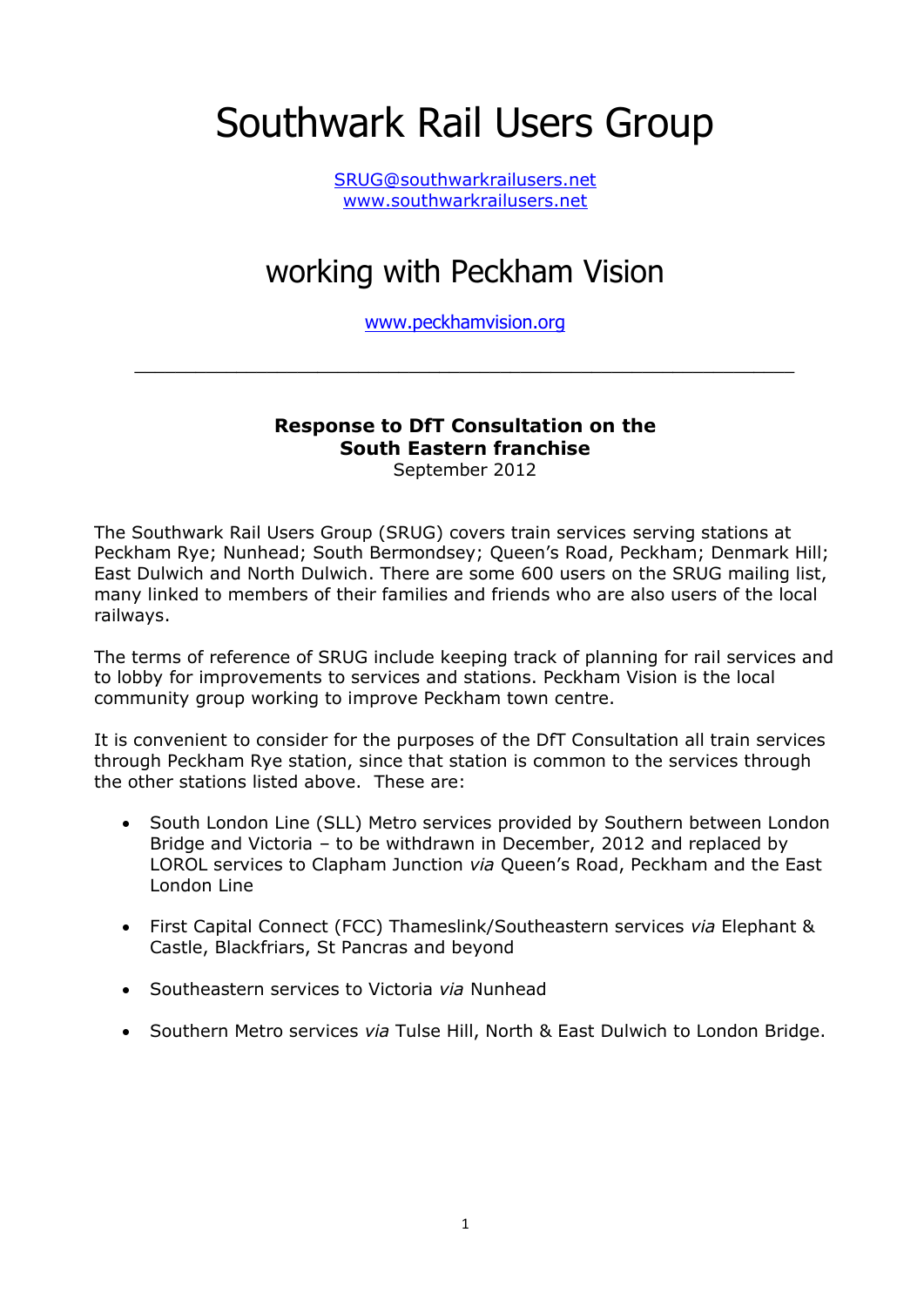SRUG Comments on Consultation (using Chapter & Clause Nos. as in the Consultation document)

#### **6. Schemes, stakeholders and other initiatives**

#### **Community Rail Partnerships**

#### **Q.1 What improvements do stakeholders believe could be made on the combined franchise through partnership working between Network Rail and the new operator?**

Para 6.4 asks bidders to indicate how they propose to work with communities over the life of the franchise. This franchise manages two stations in our area – Denmark Hill and Nunhead. Denmark Hill is in the middle of major works under Access for All and there has therefore been considerable partnership working between the rail companies and the local community, including the major hospitals Kings College and South London and Maudsley (SLAM). This close working clearly needs to continue under the new franchise. At Nunhead there has been poor liaison with the community which needs to be improved significantly under the new franchise. There are local community groups there such as Nunhead Voice which are keen to play an active role but there needs to be a coordinated and effective liaison approach from the franchisee which so far seems to have been missing.

#### **Other local aspirations**

#### **Q.3 Are consultees aware of any other rail or non-rail development schemes that might affect the new franchise?**

There is a major development scheme planned for Peckham town centre to change the setting of Peckham Rye station by recreating the original public square in front of the station to make best use of its high quality heritage features and to realise the significant potential of the station as the gateway to the town centre. This is a joint Southwark Council, GLA and Network Rail scheme based on the work of the local community over many years to achieve these changes to benefit both rail users and the town centre itself (see [Peckham Vision](http://www.peckhamvision.org/) website). A significant stimulus to this new project is the Peckham Vision resident-led successful restoration of the [Old Waiting](http://www.peckhamvision.org/wiki/Old_Waiting_Room)  [Room](http://www.peckhamvision.org/wiki/Old_Waiting_Room) in Peckham Rye station.

This station is currently managed by Southern Rail, and will be managed by the new Thameslink franchisee. There has not always been coherent information provision about the services provided by the two TOCs - Southeastern and Southern - currently coming through this station. From December 2012 there will be a further train company – LOROL – operating the East London Line. It is essential that the information provision and marketing of all the services from Peckham Rye is improved and that each of the TOCs including South Eastern should be required to participate positively in coordinated work on this with the local community. Because of the poor information provision and marketing of these services, as a community initiative, SRUG has developed its own rail user map (see below\*) to publicise the good tube connections available from Peckham Rye station (and the other 6 stations covered by SRUG). We wish to link this with a more user-friendly provision of information about local rail services. This needs a collaborative approach, from all three TOCs including South Eastern, with this community user-led initiative.

*\* map overleaf*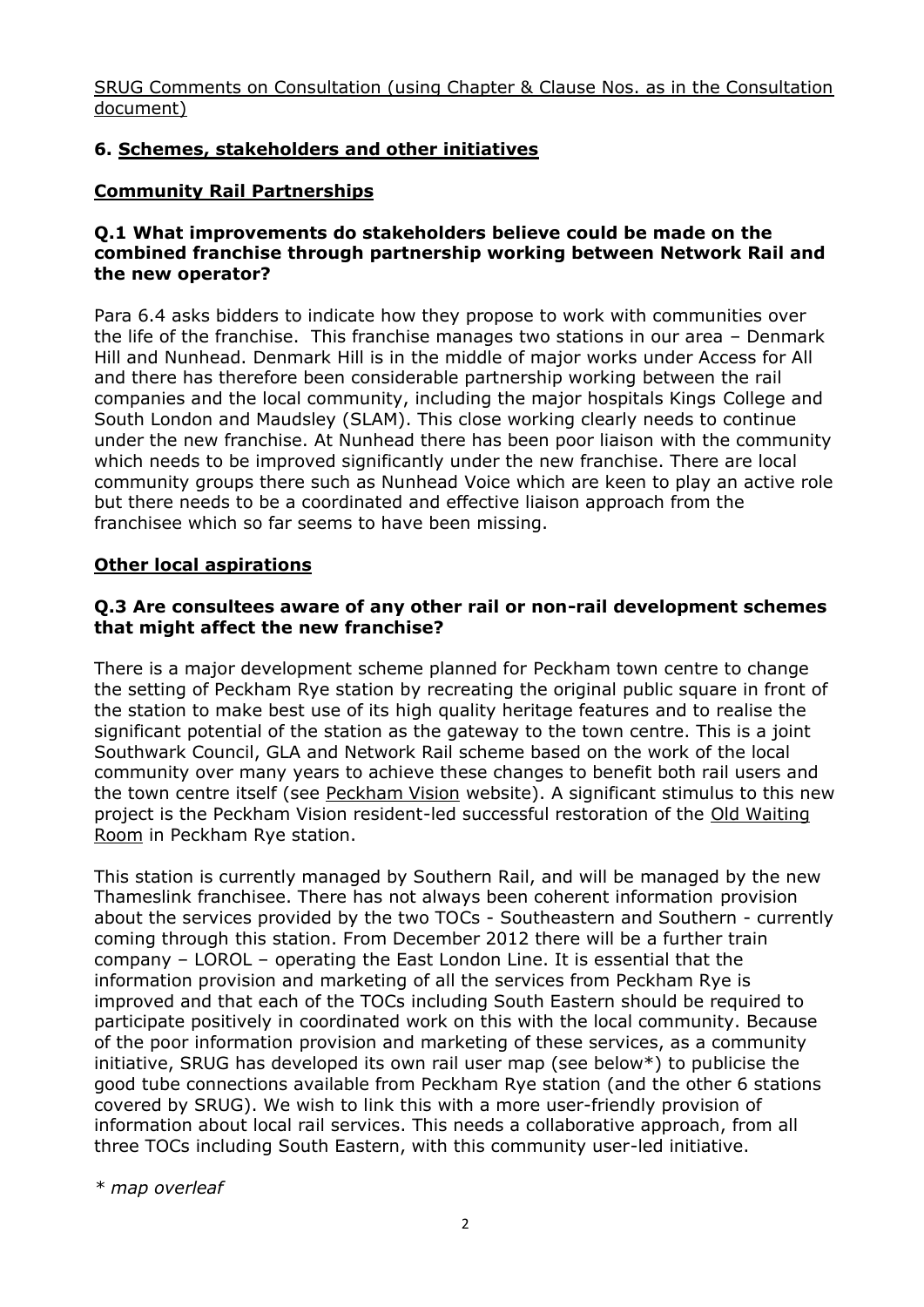

See Appendix for further notes on the purpose of this user-initiated map.

#### **7. The franchise specification- Train service requirements**

7.3 We agree with your intention that, where possible and appropriate, you will specify the new franchise in a manner which allows the operator more commercial freedom; however, there must be adequate control to ensure that services are not worsened.

#### **Q.5 Which aspects of the specification, in addition to those services operating on HS1 network would stakeholders wish to see mandated and which aspects of the specification could be left to the discretion of the operator?**

SRUG wishes to see a requirement that services are maintained at all **our** stations on at least a frequency of 15-minute intervals for Victoria and Blackfriars/St. Pancras, and with hours of service comparable to that obtaining on similar sections of the London Underground.

Train services need to be both regular and frequent to encourage confident and consistent use.

It is well-known that, when a train operator franchise changes, the new franchisee invariably goes to great effort, and thus at significant cost to the future fare-paying passenger, in re-branding and applying new house colours/corporate livery to everything in sight – trains, stations, staff uniforms, publicity and stationery. This is totally unnecessary. There was a move within Government to prevent this rebranding in the future but it is not reflected in the consultation and it should be.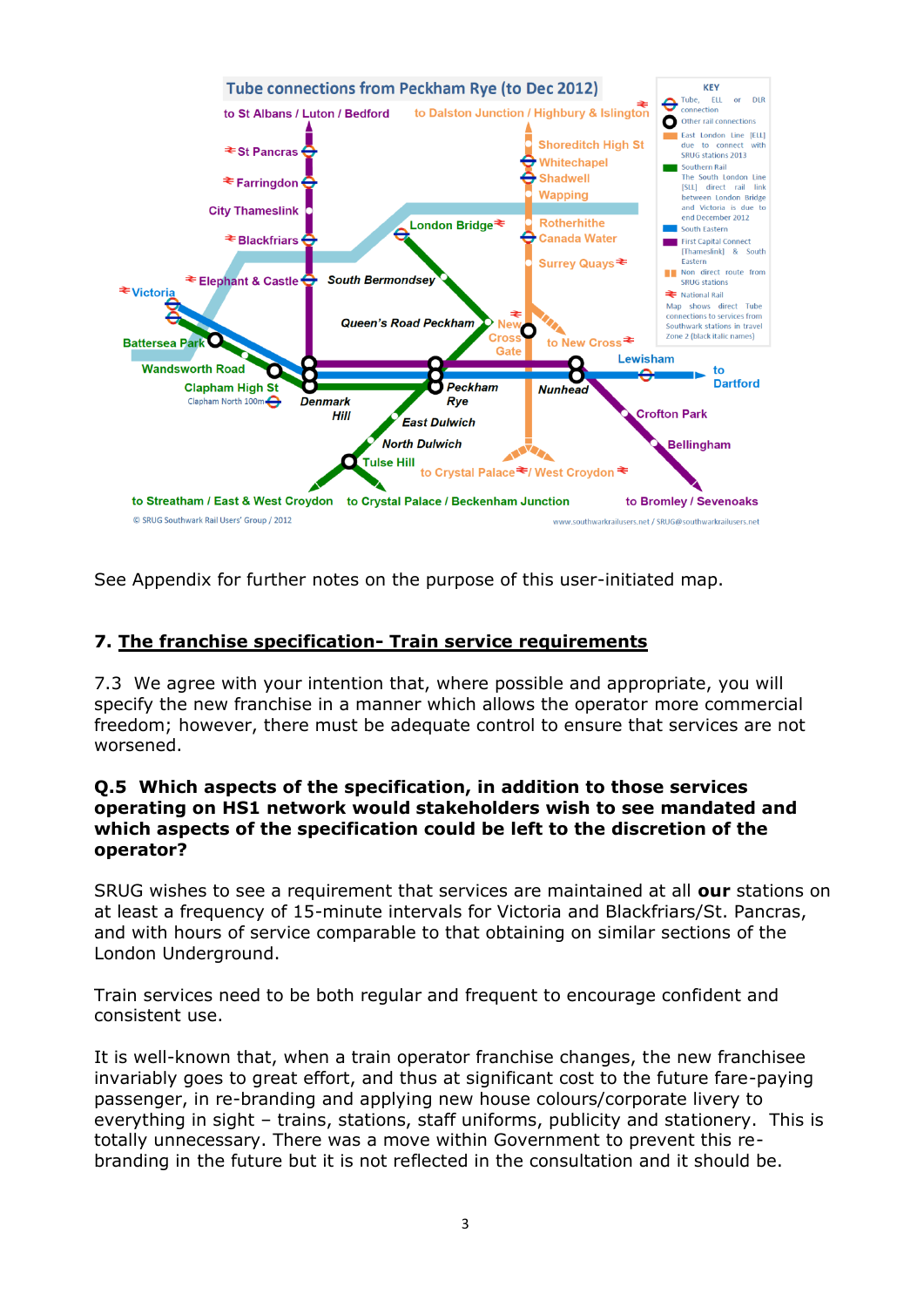#### **Q.6 What changes to services would stakeholders propose, why and would these provide economic benefit?**

The impending loss of the regular SLL service from London Bridge *via* Battersea Park to Victoria is to be much regretted, for which the LOROL ELL service is no adequate replacement, especially with the highly inconvenient interchange necessitated at Clapham Junction (both physically and time-wise), requiring crossing from one side of that extensive station to the other between LOROL and Victoria platforms. Accordingly, our answer to Q.5 applies.

In greater detail, for over 144 years, since 1st May 1867, there has been a direct service between London Bridge and Victoria *via* Peckham Rye. Currently the service runs every 30 minutes (2 trains per hour - tph) all day and evening, 7 days a week. That will most regretfully end in December, 2012 when the East London Line extension (ELL) comes into operation with 4 tph between Clapham Junction and Surrey Quays. This will provide new journey opportunities, but will detrimentally reduce the direct services to London Bridge and Victoria. While there will continue to be a seven-day a week service to London Bridge *via* Peckham Rye, Queen's Road, Peckham and South Bermondsey, albeit reduced from 6 to 4 tph off peak with irregular timing, the remaining services to Victoria would have big gaps. The regular service between Peckham Rye & Denmark Hill and Victoria will be reduced to a mere 2 tph and limited to during the day, with no services in the evenings or Sundays. This is unacceptable.

At Denmark Hill, losing its direct London Bridge services means that especial inconvenience will thus be caused to the many staff, patients and visitors of the major teaching hospital of King's College Hospital and the adjacent South London and Maudsley NHS Foundation Trust, who rely on the SLL services both to Victoria and London Bridge (particularly since hospital services are shared with Guy's Hospital at London Bridge) throughout the day and in the evenings and weekends.

The three hospitals are developing into a major Regional London centre, so that the total cut of the link with London Bridge and the drastic reduction in the services to and from Victoria is very poor planning. It is thus essential that losses caused by the withdrawal of the SLL services be compensated in some way, and restored fully after London Bridge station is rebuilt.

SRUG has no particular comment on destinations of present Southeastern and Thameslink services beyond Peckham Rye save to say that it is known that the services both *via* Bromley South and Lewisham are essential and thus should be retained and enhanced as full, all-day, 7 day services.

#### **Other South Eastern services**

#### **Q.11 What improvements would respondents like to see made to other South Eastern services, what is the rationale for such proposals and would these provide economic benefit?**

For the reasons given above, SRUG requests a frequent, all-day Victoria service, every day, serving at least Denmark Hill, Peckham Rye and Nunhead at a minimum of 15-minute intervals. This can be done by maintaining and expanding to a full, seven-day and late evening service the Victoria – Dartford service, usefully serving Lewisham as it does, as well as introducing a Victoria – Bellingham/Bromley South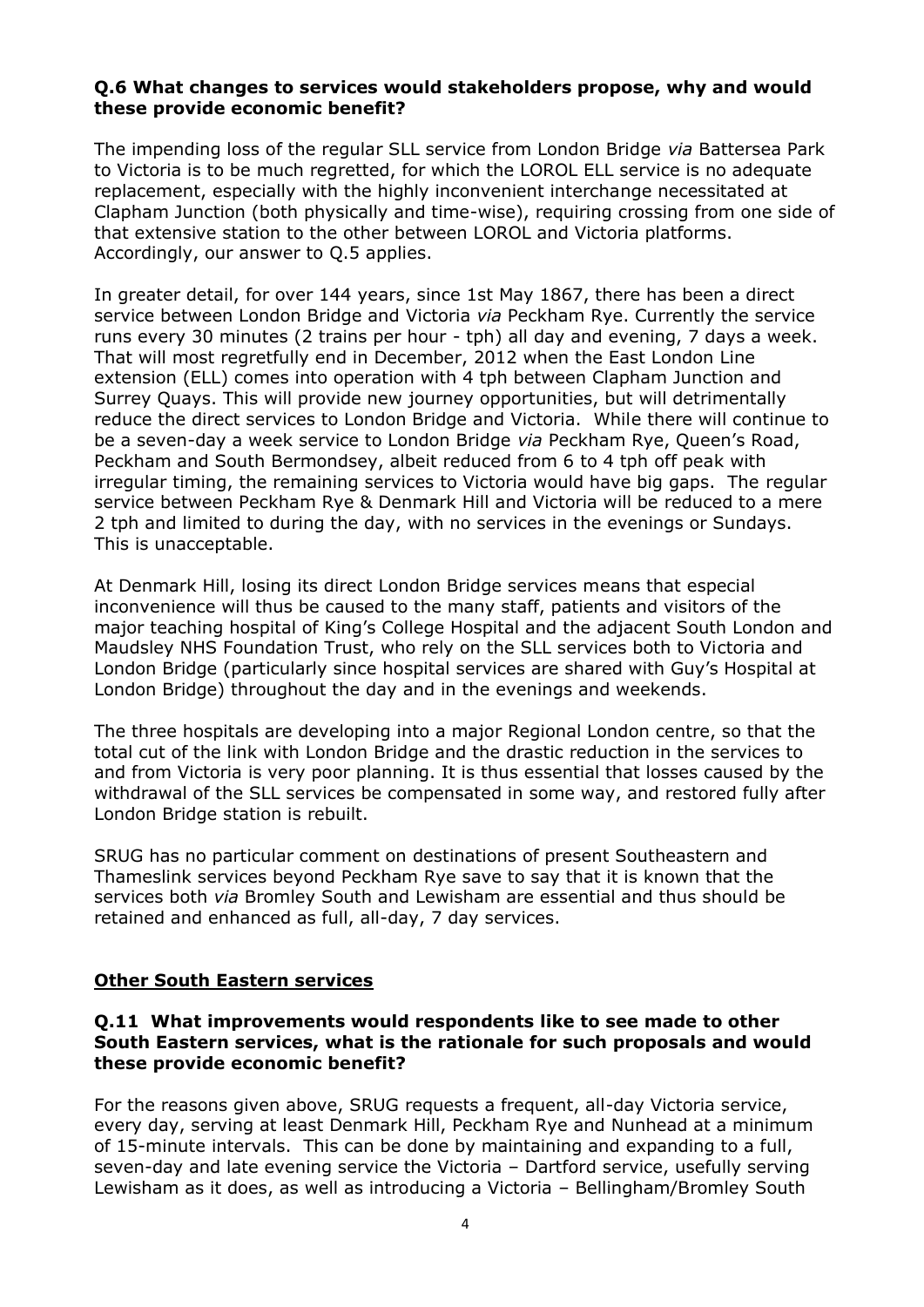2tph service. In addition to providing 4tph to Victoria for Nunhead, Peckham Rye and Denmark Hill, it would also increase the service intervals on the poorly-served Catford Loop line via Nunhead (only every 30 minutes at present off-peak).

#### **Better stations and better connections & Equality Act 2010**

#### **Q.18 What is important to stakeholders in the future use and improvements in stations?**

#### **Q.21What local accessibility and mobility issues do stakeholders see and how they might be addressed?**

Denmark Hill: Much fruitful work is being achieved at Denmark Hill on accessibility in liaison with the hospitals and the local community, but much work still remains as at September 2012. The new franchisee needs to work very closely with the hospitals and local community to continue this close liaison. As at Peckham Rye, with the new franchises, this station will be served by three TOCs – South Eastern, LOROL and the TSGN (Thameslink, Southern and Great Northern) franchise. Close collaboration by the TOCs is essential to coordinate their timetables to achieve good interconnections between all three services at Denmark Hill, and also with the London Bridge services at Peckham Rye.

Nunhead: There have been sporadic renovation attempts over the last several years. These improvements seem to have been ad hoc and reactive, with no apparent long term plan for sustainable station upkeep. A coherent plan is needed covering all station improvements in maintenance, passenger facilities, and accessibility, to be developed by the franchisee in close collaboration with the local community and Southwark Council, to include for example improvements to lighting; seating and cycle parking; repair of the platform canopy; completion of platform wall and canopy painting; reopening of platform waiting room and access to toilets; additional ticket machine; ticket office opening hours; consistent maintenance schedule for planting at station entrance. The local community also wants to discuss the way to meet the requirements of Access for All for example by creating changes outside the main entrance, using Network Rail-owned land.

#### **Subsidiary SRUG Comments on the Consultation**

A. Clause 5.1 includes the objective that it is ensured that train services perform to the highest practicable reliability and punctuality standards and continue to be amongst the most reliable and punctual services on the network. At the same time, we are told in the TSGN franchise Consultation that achievement of the 24 tph density of service on the Thameslink core route is an extremely demanding challenge and the decision has been taken that the service will operate reliably only if Automatic Train Operation (ATO)6 technology is deployed between St Pancras International low level and London Blackfriars. Thus we are told that development of ATO cannot begin until the new Thameslink trains are available, so it will not be possible to introduce the 24 trains per hour service until December 2018 at the earliest.

Members of SRUG have suggested that this decision is misguided and should be reversed, since it ought to be completely possible for train drivers and infrastructure with revised traditional signalling to cope with 24 tph **without** employment of ATO, as is commonly achieved elsewhere, both on the London Underground, in Continental Europe and in e.g. Japan (where they run 11-car trains up to 30 tph without ATO).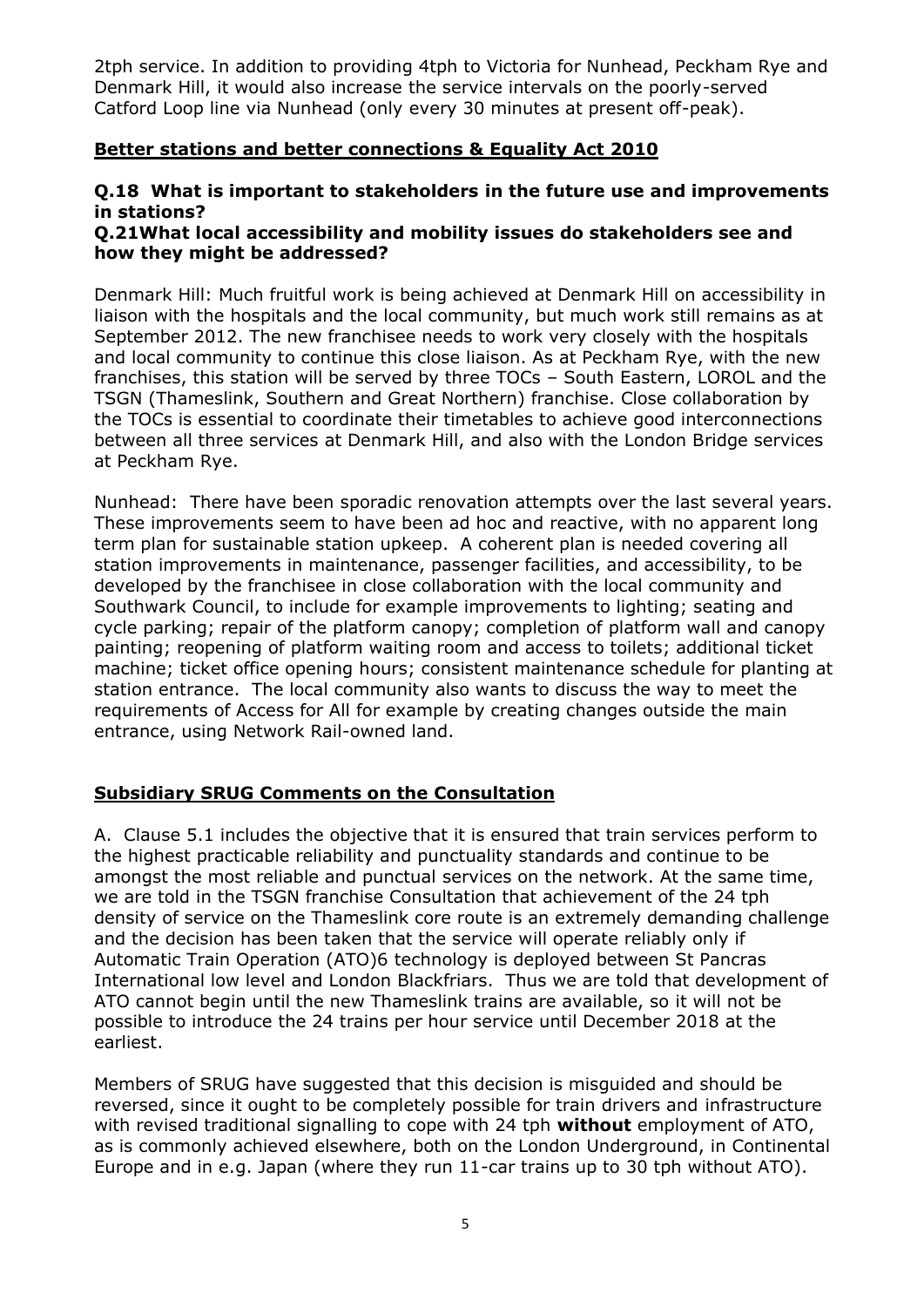By reversing this decision, the great advantage is that the existing rolling stock cleared for use through the core route will be able to continue to be used, including some South Eastern stock, whilst avoiding the expense of equipping a specialised set of rolling stock and associated lineside infrastructure for ATO. ATO is an extravagance to be avoided in these straitened times. The TSGN Consultation statement that it will not be possible to introduce the 24 trains per hour service until December 2018 at the earliest thus becomes redundant.

In any case, delays through the core route are more likely to be passengeroriginating than any train service shortcomings. However, one also suspects that there will be inevitable delays whilst the planned trains for ATO take time to reset their on-board computers switching between ATO and manual operation at both ends of the comparatively short ATO section, thereby cancelling out any time and efficiency of train operation perceived to be achieved through the ATO section, whilst also providing ample opportunity for trains to fail in service at those changeover locations. The concept is fine for an Underground line running end-to-end under ATO control but not simply for the sake of a short stretch connecting vast stretches of conventional railway.

B. Members of SRUG are very concerned at the revelation that, during the Christmas and New Year period 2014 to 2015, Network Rail will disconnect the Spa Road Junction (Bermondsey) and Metropolitan Junction (between London Bridge and Blackfriars) for a period of **three years**, with resultant extreme inconvenience to passengers of the SLL, let alone everyone else, who wish to access Waterloo and Charing Cross on the one hand and later Cannon Street on the other hand.

It was always the ideal of a railway civil engineer to try and maintain train services at all cost, no matter what infrastructure had to be rebuilt, re-modelled or replaced. An absolute maximum of a few weekends of disruption is all that was required (or five weeks-worth in the case of track reconstruction in the Cannon Street area). LT Underground proudly performed credible work in this regard since the 1920's with scarcely any interruption to passenger services. What has gone wrong?

C. The Consultation appears not to have recognised that a major part of the problems discussed in Chapter 7 concerning Cannon Street services will be as a direct result of the Thameslink "Improvement" Works, whereby several empty trains that have run for generations from incoming a.m. and for outgoing p.m. main line peak Cannon Street services will no longer be able to travel *via* Metropolitan Junction to/from Blackfriars Train Road to and from their depots at Victoria Grosvenor Road and Grove Park, and there will be no room to push them through New Cross for Grove Park trains and no other convenient way to Victoria Grosvenor Road. This will likely mean that such Cannon Street services will have to be permanently diverted to Blackfriars terminating platforms (and no further because the trains will not be equipped for ATO), thus putting pressure on the route *via* Nunhead (as there is now no route to/from the terminating platforms directly *via* London Bridge), let alone the inconvenience to those long-distance passengers whose destinations have traditionally been Cannon Street. SRUG does not wish to see its services compromised by this detrimental piece of planning to the railway infrastructure. What has just been explained will thus also affect the long-distance South Eastern Cannon Street commuters, who are likely to have to use Blackfriars instead.

#### **Southwark Rail Users Group- September, 2012**

cc to Passenger Focus, & London Travel Watch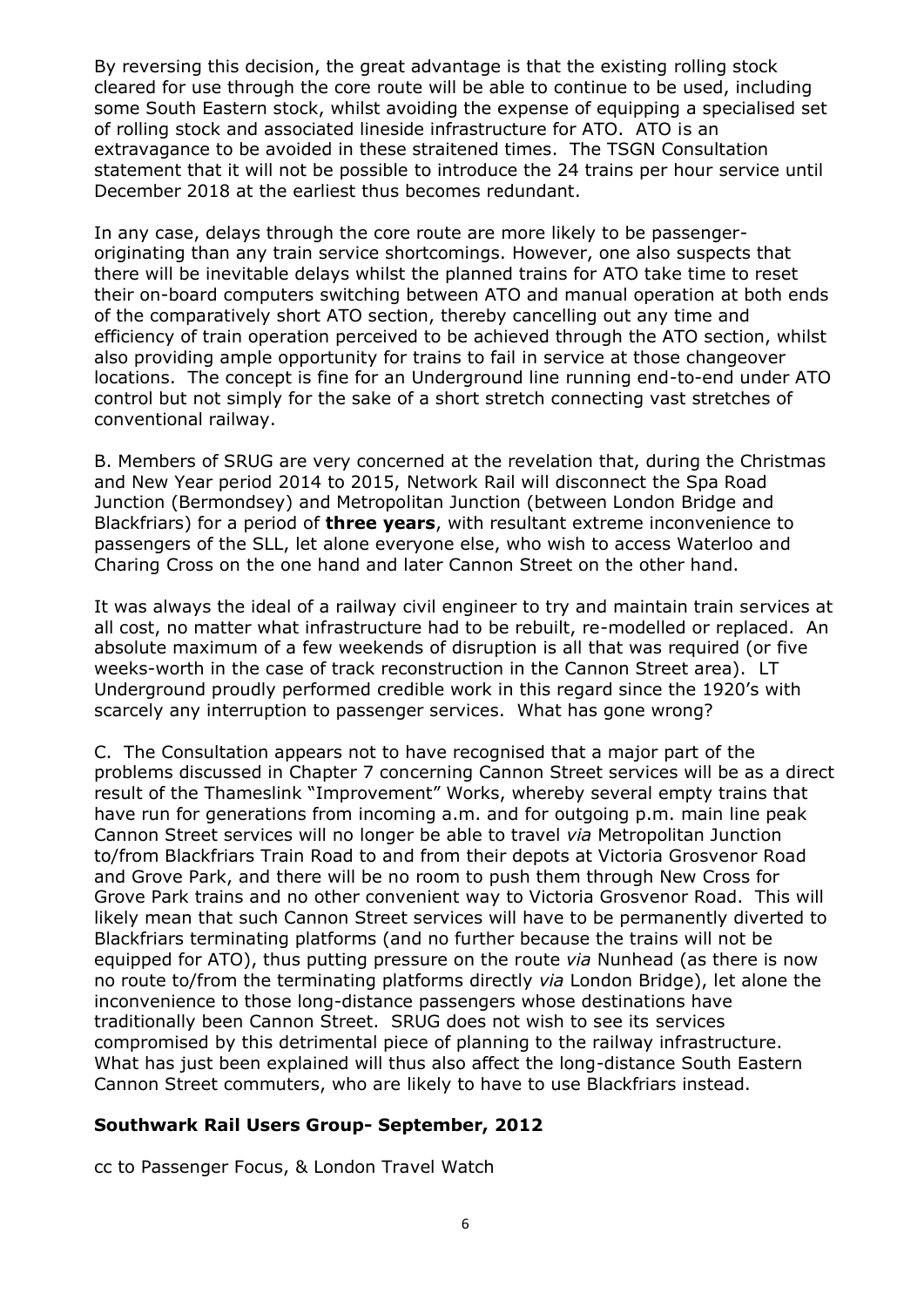### **Appendix**

#### **Peckham Rye & adjacent stations are already well connected to the Tube but few seem to know that.**

Peckham Rye, Denmark Hill and Queens Road, Peckham will be on the TfL Tube map from December 2012, when the East London Line rail service from Canada Water links with Clapham Junction via Peckham Rye (4 trains per hour). See map 1 below. This Tube map will show these three stations cut off from central London, because it shows only TfL rail services, which go east and west and not into central London.



**Map 1. SRUG extract from TfL produced Tube map showing the map with the ELL from Dec 2012**

#### **Connections to the Tube**

But in fact the three stations are directly connected, within 10 to 15 minutes, to six Tube lines in central London. Map 2 (next page) shows the services today August 2012 with the South London Line (SLL). Map 3 shows the services after December 2012 with the SLL replaced by the East London Line extension (ELL). The maps show the many short direct connections there are now from these Southwark stations to the Tube in central London, via rail services run not by TfL but by other rail companies.

It is well known that many rail users navigate London's transport system with the aid of a mental image of the Tube map. When a place is or is not on the Tube map therefore affects how they view where that place is and how easy or difficult it is to travel there. We have therefore developed this map to show users how well connected Peckham Rye, Denmark Hill and other neighbouring stations are to the central London Tube system. We have been testing it and developing it for a year, and had a positive user response.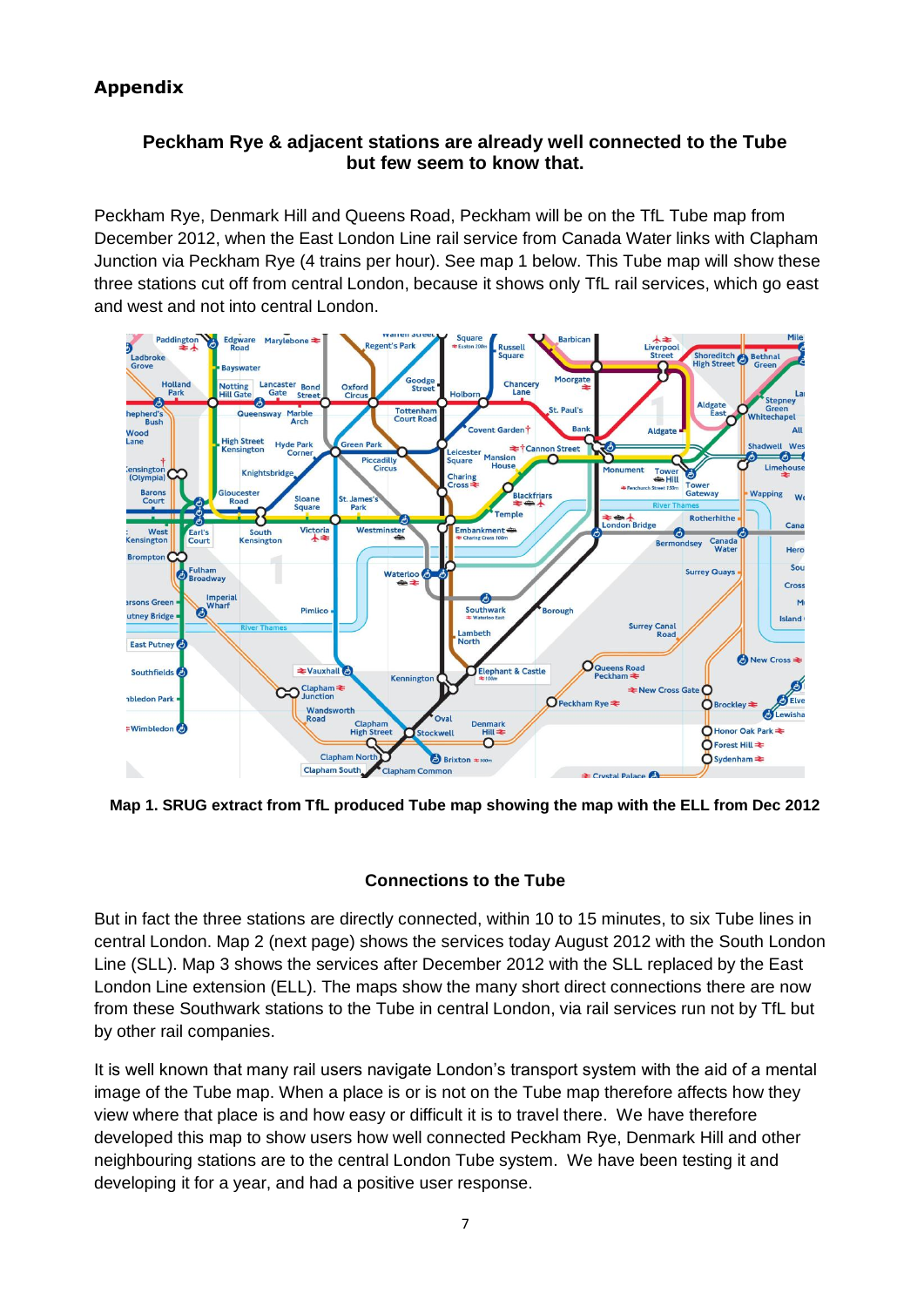

**Map 2.SRUG map showing the services before the end of the SLL and the arrival of the ELL in Dec 2012**



**Map 3. SRUG map showing the arrival of the ELL, and loss of the SLL**